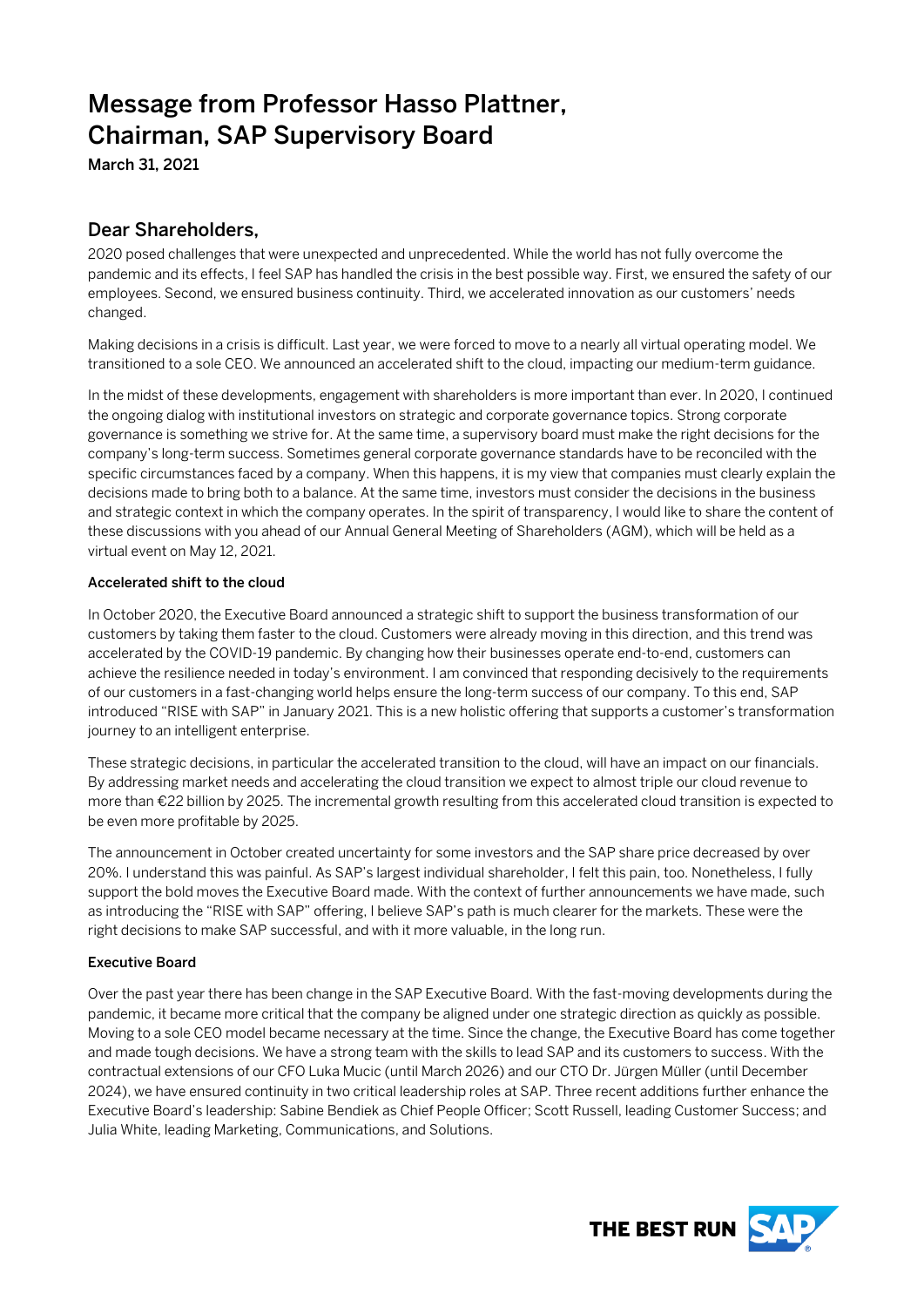#### Supervisory Board composition

Over the past four years we have significantly transformed the Supervisory Board to position the Company to meet the challenges of the next decade. SAP has aligned the members' skills with a holistic Profile of Skills and Expertise, reduced average tenure, increased the number of independent members, and increased diversity. Further, SAP made the term lengths more flexible, thus enabling SAP to react more quickly when changes in the Supervisory Board composition are needed and allowing shareholders to elect their representatives more frequently. This year, we continue this transformation of the Supervisory Board.

Diane Greene resigned from the Supervisory Board effective December 2020 and Dr. Pekka Ala-Pietilä announced he will resign effective the close of the Annual General Meeting of Shareholders in May 2021. I want to thank both Diane and Pekka for their contributions over the years.

Dr. Qi Lu of Beijing, China, was appointed to the Supervisory Board by the Local Court of Mannheim effective December 21, 2020. He will stand for election as successor to Diane Greene. Dr. Lu brings with him extensive experience in the U.S. and Chinese software industry, in particular in research and development. I am convinced that enhancing the Supervisory Board with expertise in both Asia and the software industry will be of great benefit.

The Supervisory Board has nominated Dr. Rouven Westphal of Potsdam, Germany, to succeed Dr. Ala-Pietilä. Dr. Westphal has extensive experience in technology, deep financial and accounting expertise, and has clearly demonstrated business acumen as a strategic thinker. He understands SAP's business and the competitive environment. His entrepreneurial spirit has been demonstrated by his co-founding of technology start-ups, and investment in more than 50 public and private companies.

I am sure both candidates will be strong, independent voices on the Supervisory Board.

Further changes are targeted from 2022, depending on the needs of the company regarding skills, member independence, and diversity.

#### Executive Board Compensation

We continue to receive feedback on the structure of executive compensation. While a large majority of shareholders approved the compensation system in 2020, there still was some dissent. Based on investor feedback, we have further increased the level of transparency in the Compensation Report. Starting with the SAP Integrated Report [2020,](http://www.sapintegratedreport.com/) we now publish 100% target amounts for the short-term incentive program. Further, we have discussed the feedback to the compensation system in the context of our unique position as a European company operating in a U.S.-centered industry. While we have not yet decided on further changes, I felt it was important to let you know that we continue to discuss and evaluate the feedback from the investor community.

#### Supplementary Compensation

As I stated above, the Executive Board made bold decisions over the past year that we feel were absolutely necessary to ensure the sustainable success of SAP. As the Executive Board focused on ensuring safety of our employees, continuity of business for our customers, and using our software to address the new challenges posed by the crisis, they simultaneously focused on moving the business forward. They addressed customer feedback and improved integration, reflected in a 10-point gain in Customer Net Promoter Score. They accelerated innovation. They forged new partnerships, such as Microsoft Teams integration. Further, the company delivered a solid year, including record cash flow, despite all the macroeconomic headwinds and practical challenges such as travel restrictions. In fact, Cloud revenue continued to be the major growth driver. Excluding Intelligent Spend, which was impacted by a decline in transactional revenue related to the pandemic restrictions, revenue growth in our SaaS/PaaS business was 27%.

For these reasons, we have decided to honor the Executive Board members for exceptional achievements in extraordinary times with supplementary compensation. We do not take compensation decisions lightly. We feel it is fair to take this decision in these exceptional times, as a positive signal to current and future members of the Executive Board.

A fair approach with all stakeholders is also important. SAP did not take large state aid packages, consider large-scale layoffs, or reduce employee hours. Employee targets were adjusted to allow for a chance to meet their objectives given the impacts of COVID-19, and due to the company's subsequent strong performance in particular in the fourth quarter of 2020 employees' bonus payout ultimately ended up over 100%. By contrast, the Supervisory Board did